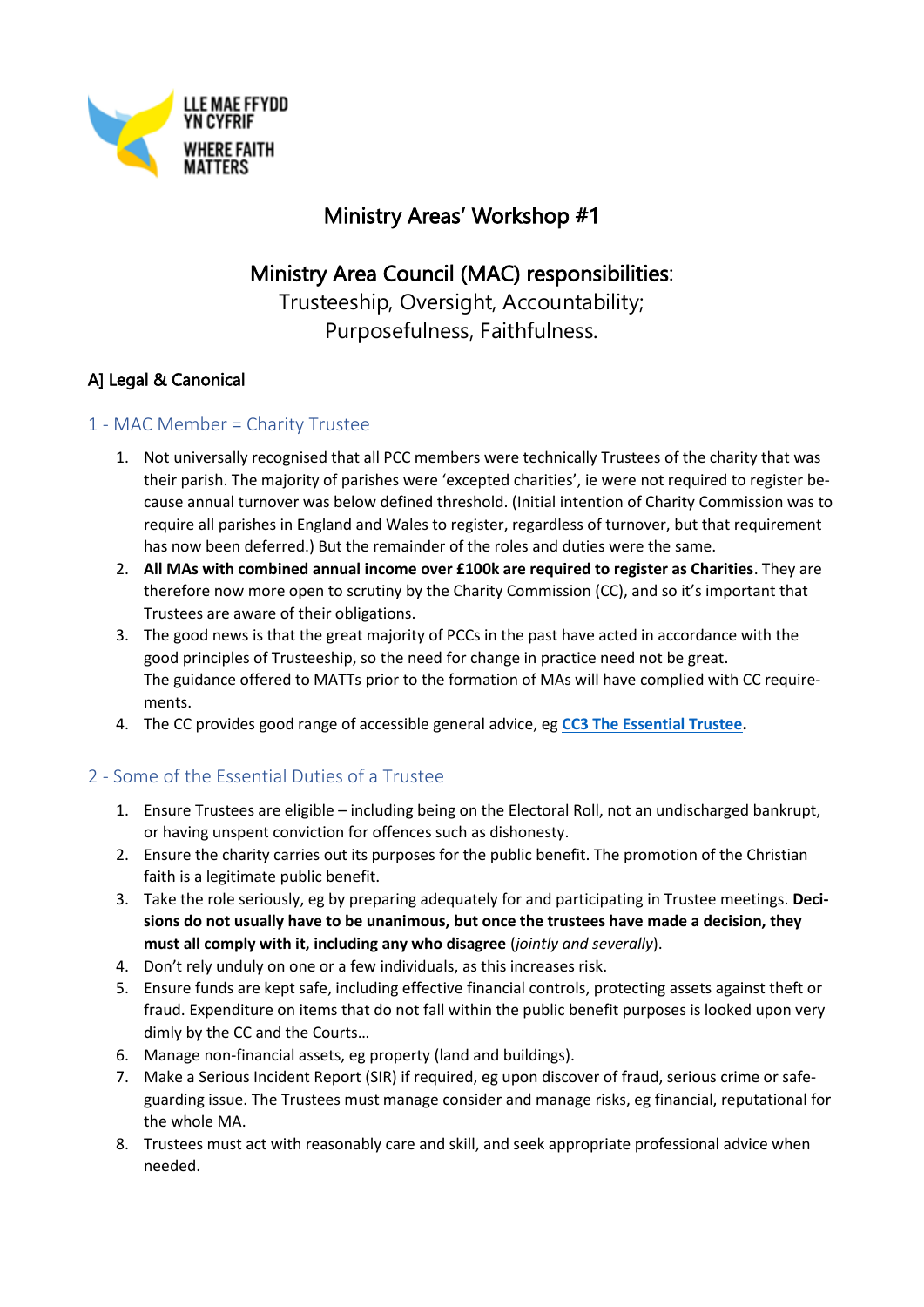## 3 - Governing Document

- 1. **The Governing Document for MAs is the Constitution of the Church in Wales, and specifically Chapter IV C** [\(www.churchinwales.org.uk/en/clergy-and-members/constitution\)](http://www.churchinwales.org.uk/en/clergy-and-members/constitution). Gives information about matters of structure and governance, eg the role of the MAC, eligibility to stand for office and vote, etc., though uses term PCC rather than MAC.
- 2. Some of the Decrees that set up the MAs may contain complementary clauses, eg the make-up of the MACs, numbers of reps from constituent churches, etc. Where there is any conflict between documents, it is the CinW Constitution that takes precedence.

## 4 - Not Just My Church

- 1. A charity can have only one Trustee body, in our case the MAC. It is the MAC that is ultimately responsible for all the decisions and actions of the charity, for its finances and other resources, and for ensuring that its activities etc. support the stated aim of the charity.
- 2. **As members of the MAC, Trustees must act primarily for the good of the whole charity, and not for the interests of the particular church they might attend.**

You represent the interests of the MA, not the interests of one congregation.

- 3. The Trustees are regarded as acting 'jointly and severally' the decisions of the MAC are seen as being the decisions of each of the Trustees.
- 4. The Trustees may wish to accept input, advice, suggestions etc. from other bodies within the MA, eg Church Councils, but it does not have to.

## 5 - The MA Context

- 1. Legal structure: Unincorporated doesn't have legal personality, so can't hold property or enter into contracts in its own name. Trustees' personal liability is unlimited. **(NB – This is exactly the same as was the case for PCCs.)**
- 2. Be familiar with role of MAC as laid out in Constitution, including its strategic function.
- 3. Understand who is automatically *ex officio* Lay Chair (N); Readers (N); LLM (Y); or co-opted: Treasurer (Y); Secretary (Y); Readers (Y); up to seven additional clergy or lay who are not *ex officio*.
- 4. Ensure adequate Public Liability insurance is in place.
- 5. Be strategic. Ask questions such as: where are we now as an MA? Where would we like our MA to be in X years' time?

It's not just about repairing the gutter or deciding on the date of the Fete…

- 6. Formally adopt and become familiar with current CinW Safeguarding Policy. Include Safeguarding and H&S on each MAC Agenda.
- **7. Ensure appropriate people complete onlin[e Safeguarding training](https://www.churchinwales.org.uk/en/safeguarding/safeguardingtraining/safeguarding-awareness-course/) – including all MAC members.** It is the MAC's responsibility for ensuring that children and adults who are vulnerable are not put at risk.
- 8. Devise other **policies**, eg GDPR/Privacy (eg display Charity Number on public documents), H&S (with associated Risk Assessments, including for Covid19), Fire Safety, First Aid, Digital Safety & Social Media, Reserves, Complaints Process, Risk (financial, reputational, etc.)...
- 9. Guidance: Draw up Budget, and publicise it.
- 10. Identify conflicts of interest annually, and update against the Agenda of each meeting.
- 11. When the Charity is registered update the records of Trustees each year, and upload Annual Report. Keep up to date with any other CC requirements.
- 12. Submit Annual Reports to the CC.
- 13. If you are employers ensure compliance with Employment Law, maintaining or contracting out payroll, pensions etc., providing appropriate contracts…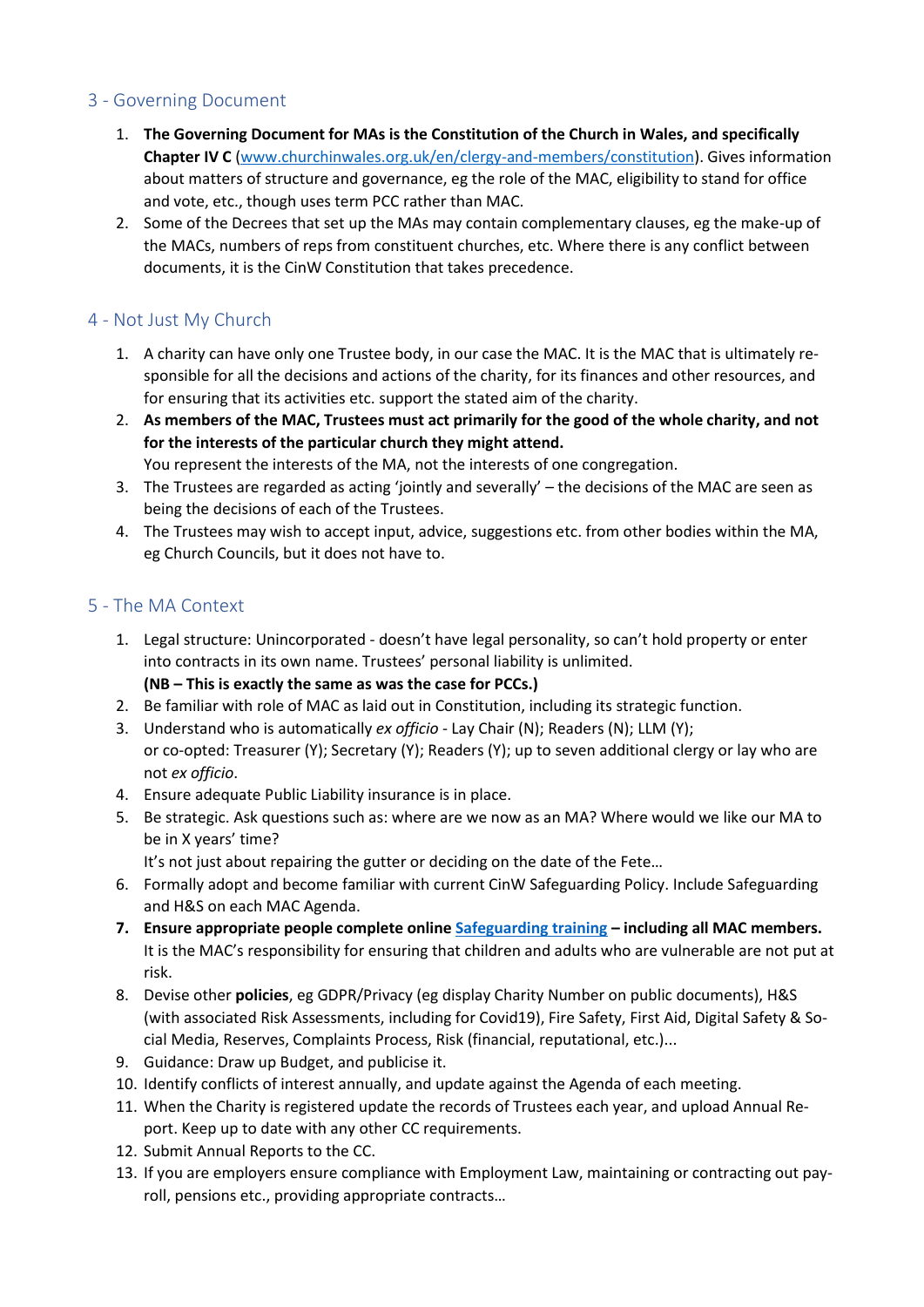### B] Faith & Purpose

#### 1 – The Ministry Area Council should seek God's guidance in its work.

The MAC holds legal and fiscal responsibilities, but it is not simply a legal entity. It is a team of disciples, called to a holy purpose, sharing in the love of Christ and acting in the power of the Holy Spirit. Limit the time that must inevitably be spent on things like bills and drainpipes. Pray together about the issues you face, share the Word and Sacraments and rejoice together when you notice God at work in your midst.

#### 2 – A Ministry Area Council is its own community, with the needs of a community.

Members will hopefully be varied in their outlook, skills, experiences and hopes: that variety is a necessary element for a flourishing MAC. But there is a need also to find a common ground and sense of purpose, in which the spiritual life of each member and of the group as a whole is recognized as important. Fundamental to the success of a Ministry Area Council is the shared identity of a group of individuals called together by God to the work of the Church, for a season. Each time there is a change of membership, then the shape and nature of the MAC community is changed, and needs to consider the ways in which a new community has been formed.

## 3 – The Ministry Area Council should have its own marks of identity.

Community does not happen by accident. There will be times when the MAC has to make difficult decisions or navigate times of contention or disagreement: build up your concrete recognition of each other as a community of fellow-disciples, so that you can manage the tough things together. Make sure that the MAC has its own holy habits (how does your identity as a group of *Christian* leaders manifest itself?) which give strength, definition and continuity to the group, and are not merely perfunctory tokens. Take care to party together: celebrate just being together as well as the things that go well (eg. you might have a whole day together each spring, a BBQ together in the summer and a meal together for Advent / Christmas).

#### 4 – The Ministry Area Council is not simply a body of representatives.

Thinking of MAC membership as composed of one person representing St Blodwin's, another representing St Teilo's, another representing young people, etc., will not be the most fruitful approach: members will quickly imagine themselves to be competing against each other for finite resources, attention or prestige. The MAC, with the Ministry Team, are seeking to discern the holy calling of the Church community in this place, and have oversight of the Church's response to that calling. MAC members may well want to take the trouble to get the feel of the several communities for which they hold responsibility together.

## 5 – Each Ministry Area Council must determine its own vision, mission and aims.

A MAC needs to be intentional about its agenda and activity, and avoid getting into a rut of rubberstamping the same reactive agenda year after year. There are several different 'models' to help a MAC shape its agenda, (eg: 5G: Go, Gather, Generous, Give, Grow). Whatever model (if any) is chosen, the vision of a MAC always needs to be deliberate and dynamic: it isn't possible to pick a programme off a shelf, or to assume that the vision formed in previous years is set in stone forever.

#### 6 – Partners in Mission

A Ministry Area Council acts in partnership with the Ministry Team. The MAC, the Ministry Team,